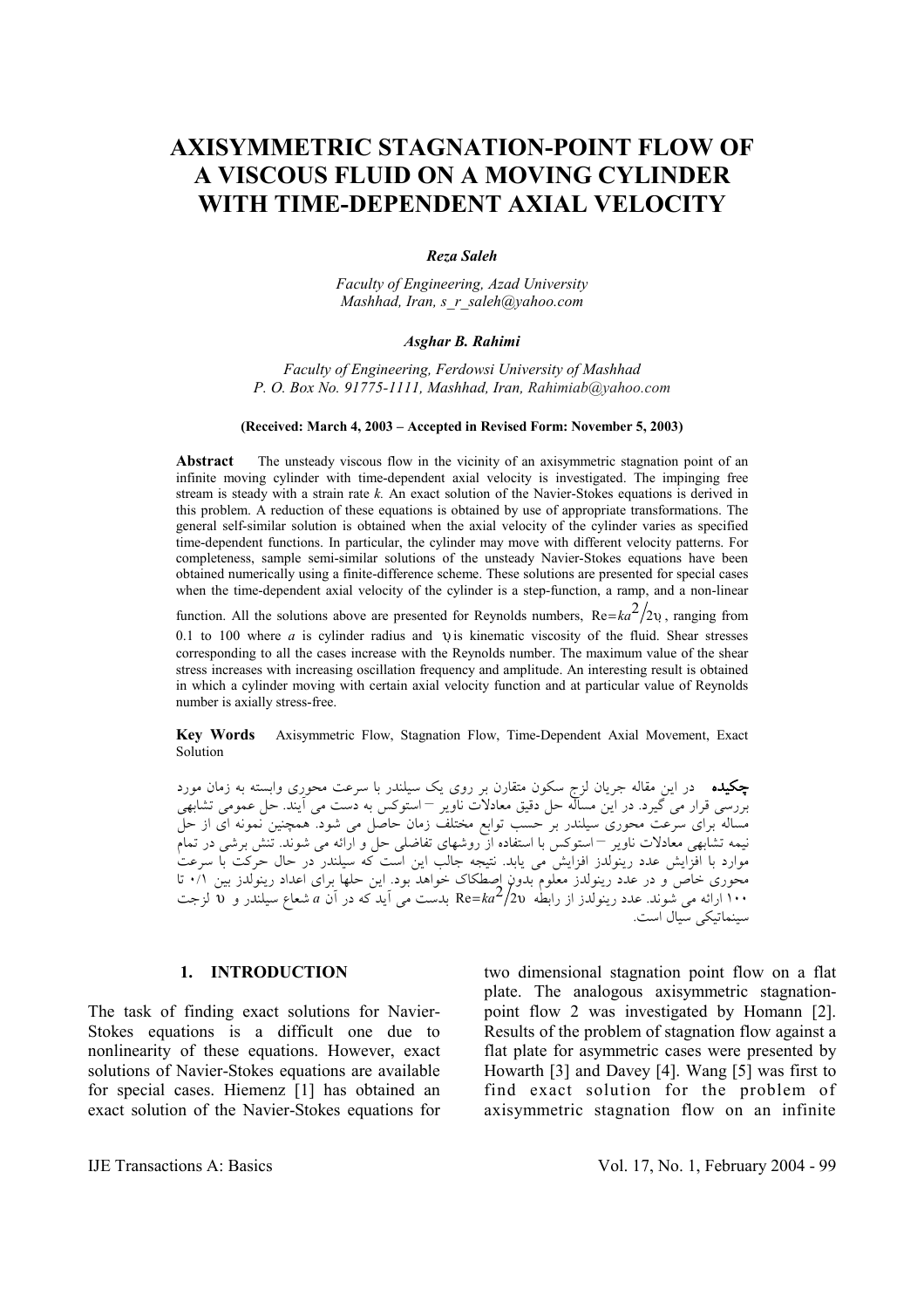stationary circular cylinder. Gorla [6-10], in a series of papers, studied the steady and unsteady flows over a circular cylinder in the vicinity of the stagnation-point for the cases of constant axial movement, and the special case of axial harmonic motion of a non-rotating cylinder. This special case is only for small and high values of frequency parameter using perturbation techniques. Recently, Cunning, Davis, and Weidman [11] have considered the stagnation flow problem on a rotating circular cylinder with constant angular velocity, including the effects of suction and blowing with constant rate. Takhar, Chamkha and Nath [12] have also investigated the unsteady viscous flow in the vicinity of an axisymmetric stagnation point of an infinite circular cylinder when both the cylinder and the free stream velocities vary as a same function of time. Their self-similar solution is only for the case when both the cylinder and the free-stream velocities vary inversely as a linear function of time and by taking an average value for Reynolds number. Also their semi-similar solutions are for the accelerating and decelerating cases of the cylinder movement but with the same type of time dependent function as the free-stream velocity and only for Reynolds numbers up to 10. The study considered by Rahimi [13] presents a systematic solution of Gorla's results for high Prandtl number fluids using an inner-outer expansion of the fluid properties.

 The effects of cylinder movement with timedependent axial velocity in general, especially with different types of harmonic oscillation, which are of interest in certain special manufacturing processes, textile technology, accelerating phases of rocket motors, have not yet been considered.

 In the present analysis, the unsteady viscous flow in the vicinity of an axisymmetric stagnation point of an infinite cylinder with time-dependent axial movement is considered. An exact solution of the Navier-Stokes equations is obtained.

 The general self-similar solution is obtained when the axial velocity of the cylinder varies in a prescribed manner. The cylinder may perform different types of motion: it may move with constant speed, with exponentially increasing/decreasing axial velocity, with harmonically varying axial speed, or with accelerating/decelerating oscillatory axial speed.

For different forms of azimuthal component of

velocity, sample distributions of shear stresses are presented for Reynolds numbers ranging from 0.1 to 100. Particular cases of these results are compared with existing results of Wang [5] and Gorla [7,9], correspondingly. For completeness, some semi-similar solutions of the Navier-Stokes equations are obtained and results for few examples of cylinder axial motion in the form of a step-function, a linear, and a few non-linear function are presented for different values of flow parameters.

#### **2. PROBLEM FORMULATION**

Flow is considered in cylindrical coordinates  $(r, \theta, z)$  with corresponding velocity components  $(u, v, w)$ , as Figure 1. We consider the laminar unsteady incompressible flow of a viscous fluid in the neighborhood of an axisymmetric stagnationpoint of an infinite circular cylinder when it moves axially with a velocity that varies with time. An external axisymmetric radial stagnation flow of strain rate *k* impinges on the cylinder with radius *a*  and centered on  $r = 0$ . References 5-9 give the unsteady Navier-Stokes equations in cylindrical coordinates governing the axisymmetric flow:

Mass<sup>.</sup>

$$
\frac{\partial}{\partial r}(ru) + r \frac{\partial w}{\partial z} = 0 \tag{1}
$$

Momentum:

$$
\frac{\partial u}{\partial t} + u \frac{\partial u}{\partial r} + w \frac{\partial u}{\partial z} = -\frac{1}{\rho} \frac{\partial p}{\partial r} + v \left( \frac{\partial^2 u}{\partial r^2} + \frac{1}{r} \frac{\partial u}{\partial r} - \frac{u}{r^2} + \frac{\partial^2 u}{\partial z^2} \right)
$$
\n(2)

$$
\frac{\partial w}{\partial t} + u \frac{\partial w}{\partial r} + w \frac{\partial w}{\partial z} = -\frac{1}{\rho} \frac{\partial p}{\partial z} + v \left( \frac{\partial^2 w}{\partial r^2} + \frac{1}{r} \frac{\partial w}{\partial r} + \frac{\partial^2 w}{\partial z^2} \right)
$$
\n(3)

Where  $p$ ,  $\rho$  and  $v$  are the fluid pressure, density, and kinematic viscosity. The boundary conditions for velocity field are:

$$
r = a: \qquad u = 0, \qquad w = V(t) \tag{4}
$$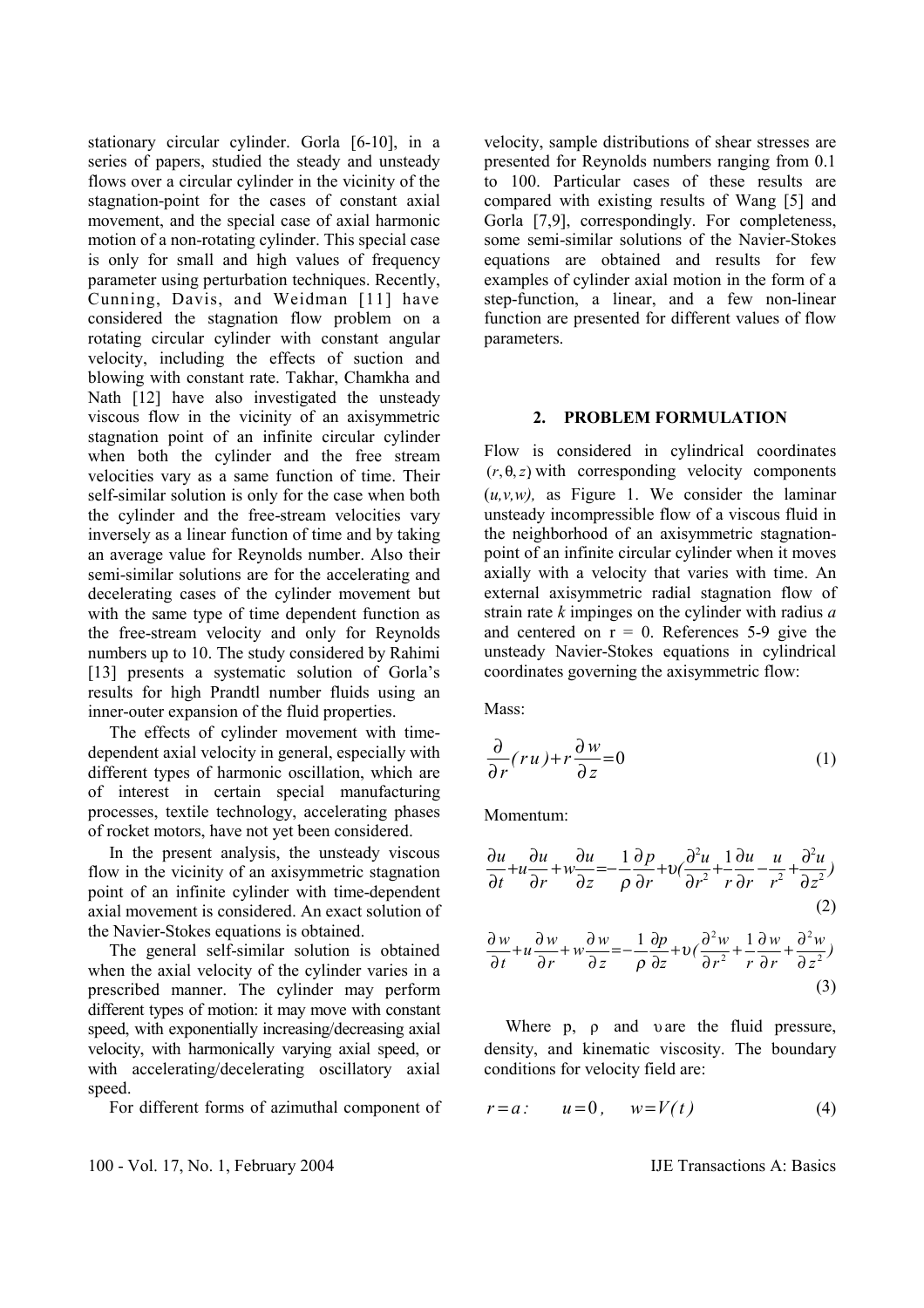

**Figure 1.** Schematic diagram of an axially moving cylinder under radial stagnation flow in the fixed cylindrical coordinate system,  $(r, \theta, z)$ .

$$
r \rightarrow \infty: u = -k(r - \frac{a^2}{r}) - \frac{aU_o}{r}, \quad w = 2kz \tag{5}
$$

in which, Equations 4 are no-slip conditions on the cylinder wall and Relations 5 show that the viscous flow solution approaches the potential flow solution as  $r \rightarrow \infty$  [10].

 A reduction of the Navier-Stokes equations is obtained by the following coordinate separation of the velocity field:

$$
u = -k \frac{a}{\sqrt{\eta}} f(\eta, \tau)
$$
  
\n
$$
w = 2k f'(\eta, \tau) z + H(\eta, \tau), \qquad P = \rho k^2 a^2 P
$$
\n(6)

where  $\tau = 2kt$  and  $\eta = (r/a)^2$  are dimensionless time and radial variables and prime denotes differentiation with respect to η Transformations 6 satisfy Equation 1 automatically and their insertion into Equations 2-3 yield a coupled system of differential Equations in terms of  $f(\eta, \tau)$  and  $H(\eta, \tau)$  and an expression for the pressure:

$$
\eta f''' + f'' + Re\left[1 - (f')^2 + f f'' - \frac{\partial f'}{\partial \tau}\right] = 0 \quad (7)
$$

 $\vert = 0$  $\overline{\phantom{a}}$  $\left| f H' - f' H - \frac{\partial H}{\partial \tau} \right|$ L  $\mathsf{I}$ ∂  $\eta H'' + H' + Re \left[ f H' - f' H - \frac{\partial H}{\partial \tau} \right] = 0$  (8)

$$
P - P_o = -\left[\frac{f^2}{2\eta} + \frac{1}{\text{Re}}f' + 2\left(\frac{z}{a}\right)^2\right]
$$
(9)

 In these Equations, primes indicate differentiation with respect to  $\eta$  and Re= $ka^2/2v$ is the Reynolds number. From Conditions 4 and 5, the boundary conditions for (7) and (8) are as follows:

$$
\eta = 1: \quad f = 0, \quad f' = 0, \quad H = V(\tau) \n\eta \to \infty: \quad f' = 1, \quad H = 0
$$
\n(10)

Here, Equations 7 and 8 are for different forms of  $V(\tau)$  functions and have been solved numerically with Re as parameter.

 Note that none of the boundary conditions of Equation 7 are functions of time and assuming steady - state initial conditions for this equation, we have:

$$
\tau = 0 \to \frac{\partial f'}{\partial \tau} = 0
$$

Therefore in this case Equation 7 is reduced to the following form:

$$
\eta f''' + f'' + Re\left[1 - (f')^2 + ff''\right] = 0 \tag{11}
$$

 Steady-state solutions are obtained by solving this equation. In all later times ( $\tau \neq 0$ ) since none of the boundary conditions on *f* are functions of time and therefore this function does not change with respect to time, the steady-state solution at  $(\tau = 0)$  is the same and thus  $f(\eta, \tau) = f(\eta)$  and consequently Equation 7 can be reduced to Equation 11.

 Equation 11 is the same as the one obtained by Wang [5] and its solution is known. Here, Equation 8 is solved for different forms of  $V(\tau)$  functions. In what follows, first the self-similar equations and the exact solutions of some particular  $V(\tau)$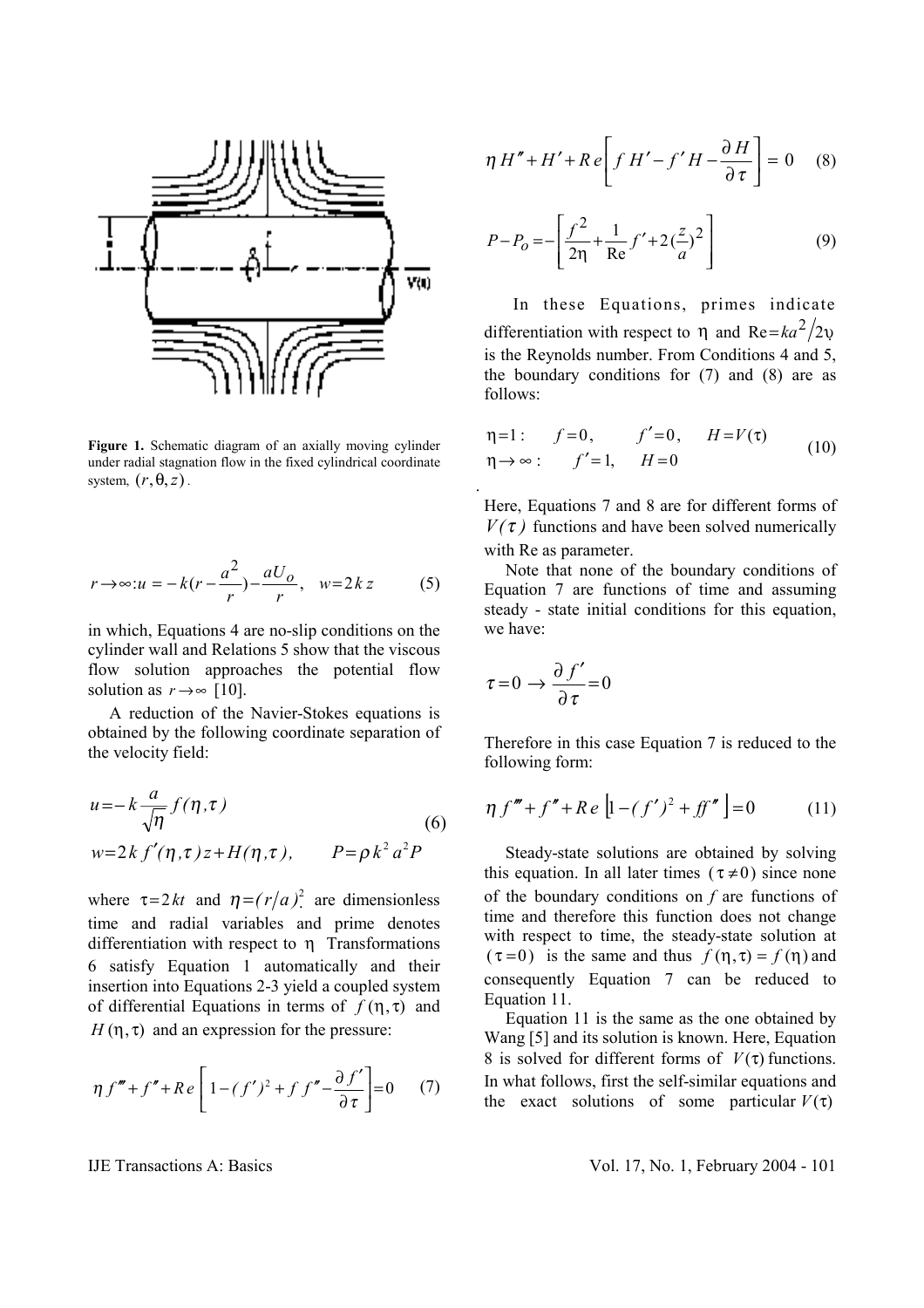functions are presented and then, for completeness, the semi-similar equations and their numerical solutions are presented for few examples of these functions.

## **3.SELF-SIMILAR EQUATIONS**

Equation 8 can be reduced to a system of ordinary differential equations if we assume that the function  $H(\eta, \tau)$  in Equation 8 is separable as:

$$
H(\eta, \tau) = V(\tau) \cdot h(\eta) \tag{12}
$$

Substituting these separation of variables into Equation 8, gives:

$$
\eta \frac{h''}{h} + \frac{h'}{h} + Re(f\frac{h'}{h} - f') = \frac{Re}{V(\tau)} \frac{dV(\tau)}{d\tau}
$$
 (13)

The general solution to the differential equation in (13) with  $(\tau)$  as an independent variable is as follows:

$$
V(\tau) = b \exp[(\alpha + i\beta)\tau]
$$
 (14)

Here,  $i = \sqrt{-1}$  and *b*,  $\alpha$  and  $\beta$  are constants. The boundary conditions are:

$$
\eta = 1: \qquad h = 1 \tag{15}
$$

$$
\eta \to \infty \qquad h = 0 \tag{16}
$$

Substituting the solution (14) into the differential Equation 13 with η as independent variable results in:

$$
\eta h'' + h' + \text{Re}\left[f h' - f' h - \alpha h - iBh\right] = 0\tag{17}
$$

Note that in Equation 14 ( $b = 0$ ) corresponds to the case of cylinder with no axial movement, Wang [5]. If  $(b \neq 0)$  and  $(\alpha = \beta = 0)$  in Equation 14 gives the case of moving cylinder with constant axial velocity, Gorla [7]. The conditions  $(b \neq 0)$ ,  $(\beta \neq 0)$  and  $(\alpha = 0)$  corresponds to the case of moving cylinder with a harmonic velocity in its own plane, Gorla [9]. The case of  $(b \neq 0)$ ,  $(\alpha \neq 0)$ ,  $(\beta \neq 0)$  is the most general case that is considered in this paper.

 To obtain solution of Equation 17, it is assumed that  $h(\eta)$  is a complex function as:

$$
h(\eta) = h_1(\eta) + ih_2(\eta) \tag{18}
$$

Substituting Equation 18 into Equation 17, the following coupled system of differential equations are obtained:

$$
\begin{cases}\n\eta h_1'' + h_1' + Re(f h_1' - f' h_1 - \alpha h_1 + \beta h_2) = 0 \\
\eta h_2'' + h_2' + Re(f h_2' - f' h_2 - \alpha h_2 + \beta h_1) = 0\n\end{cases}
$$
\n(19)

The boundary conditions for functions *f,* and *h*  become:

$$
\eta = 1: \qquad f = 0, \qquad f' = 0, \quad h = 1 \tag{20}
$$

$$
\eta \to \infty \quad \text{if} \quad f' = 1, \quad h = 0 \tag{21}
$$

Hence, the boundary conditions on functions  $h_1$ and  $h_2$  are:

$$
\eta = 1: \qquad h_1 = 1, \qquad h_2 = 0 \tag{22}
$$

$$
\eta \to \infty \qquad h_1 = 0, \quad h_2 = 0 \tag{23}
$$

The coupled equations in system of Equations 19 along with Boundary Conditions 22 and 23 have been solved by using the fourth-order Runge-Kutta method of numerical integration along with a shooting method, Press et al. [14]. Using this method, the initial values of  $h'_1(1)$ ,  $h_2(t)$  are guessed and the integration was repeated until convergence was obtained. The value of  $h_2(\eta) = 0$  was assumed initially and then by repeating the integration of this system of equations, final values of  $h_1(\eta)$  and  $h_2(\eta)$  were obtained.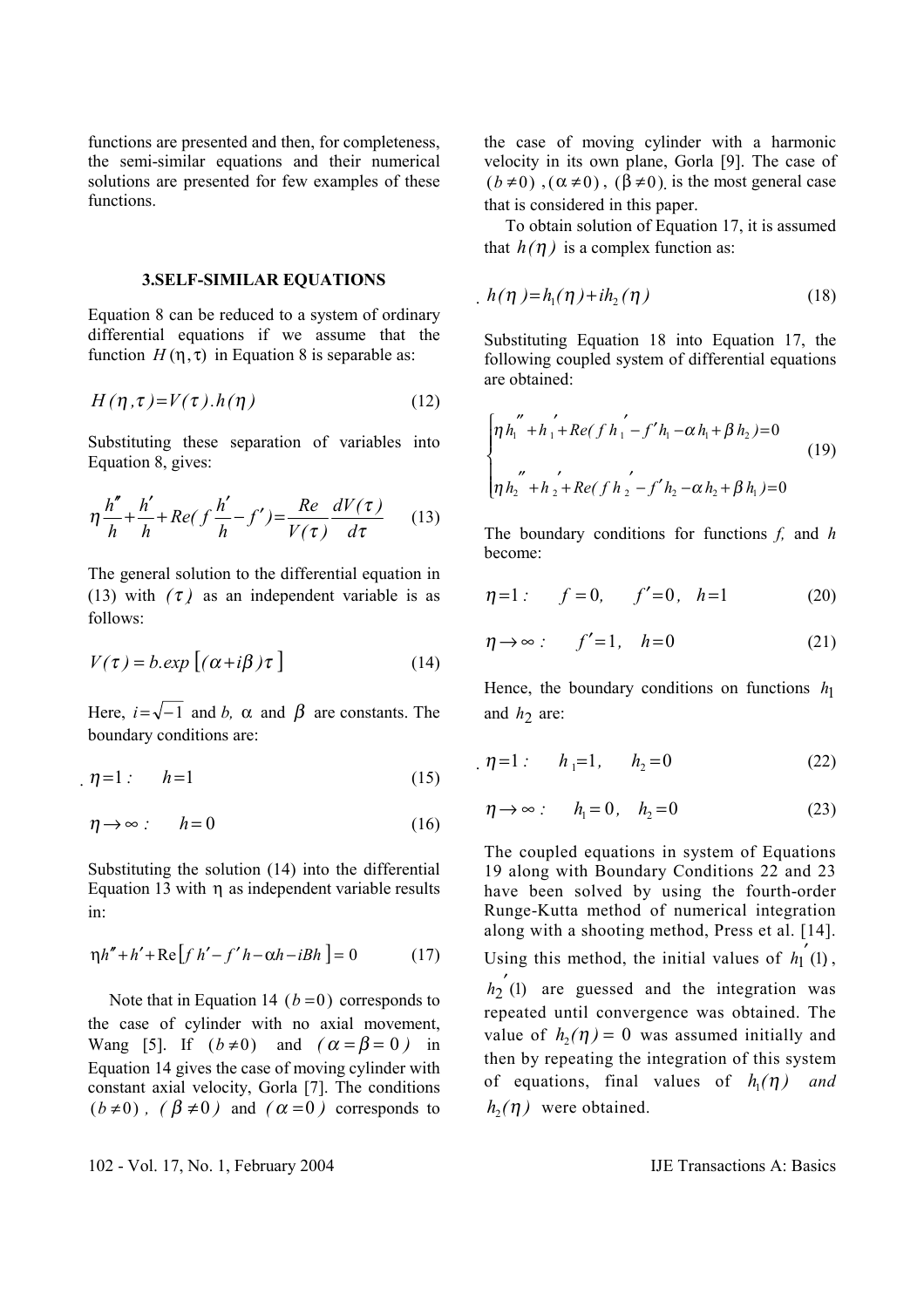

**Figure 2.** Sample profiles of  $h(\eta)$  for cylinder with accelerating and decelerating exponential axial velocity.

The axial velocity of cylinder is:

$$
V(\tau) = b \, Exp\,(\alpha \tau) \left[ \cos(\beta \tau) + i \sin(\beta \tau) \right] \tag{24}
$$

and thus, the  $H(\eta, \tau)$  function from definition (12) becomes as follows:

$$
H(\eta,\tau)=bExp(\alpha\tau)\begin{bmatrix} \{h_{1}cos(\beta\tau)+h_{2}sin(\beta\tau)\} \\ +i\{h_{1}sin(\beta\tau)+h_{2}cos(\beta\tau)\} \end{bmatrix}
$$
\n(25)

Sample axial velocity profiles will be presented in later sections.

are called semi-similar solutions. This equation along with Boundary Conditions 10 was solved using a central finite difference method, which lead to a tri- diagonal matrix. Assuming steady state for  $\tau \leq 0$ , the solution starts from  $V(0)$ , and marching through time, time-dependent solutions for  $\tau \succ 0$  were obtained. The results for same selected velocity functions are presented later, such as step – function, a linear function, and a nonlinear function.

#### **5. SHEAR-STRESS**

The shear stress on the cylinder surface is calculated from:

## **4. SEMI-SIMILAR EQUATIONS**

Equation 8 can be solved directly for any chosen  $V(\tau)$  function. The solutions obtained this way,

$$
\sigma = \left[ \mu \frac{\partial w}{\partial r} \right]_{r=a} \tag{26}
$$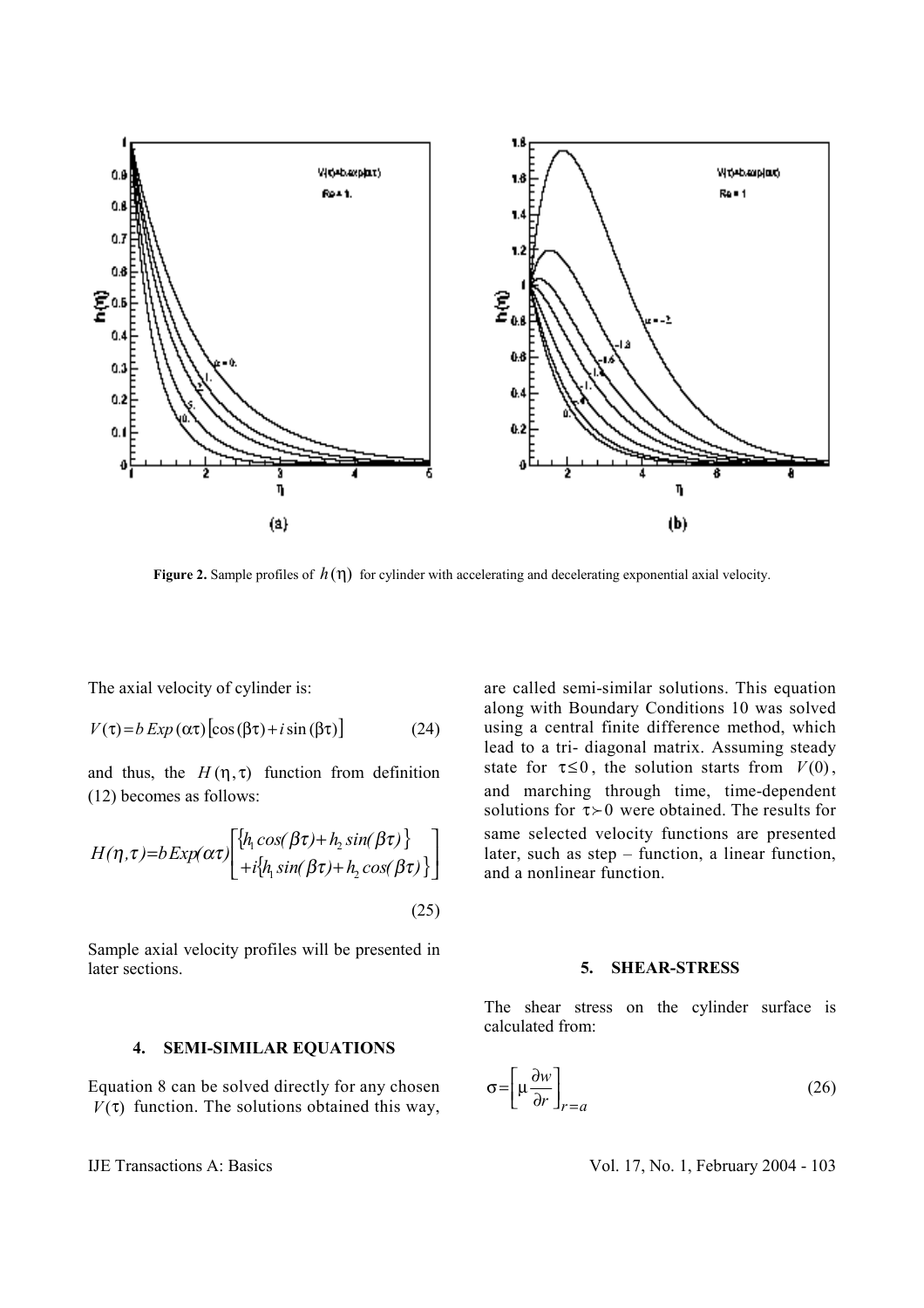

**Figure 3.** Sample profiles of  $h_1(\eta) \& h_2(\eta)$  for cylinder with (a) Axial harmonic oscillation for  $\beta = 0, 1, 2$  (b) accelerating and decelerating oscillatory motion for  $\alpha = -1, 0, 1, 2$  and  $\beta = 1$ .

Where,  $\mu$  is the fluid viscosity. Using Definition 6, the shear stress at the cylinder surface for semisimilar solutions becomes

$$
\sigma = \frac{2\mu}{a} \left[ 2\ k \ f''(1).z + H'(1,\tau) \right] \tag{27}
$$

Axial surface shear stress for self-similar solutions is presented by the following form:

$$
\sigma = \frac{2\mu}{a} \left\{ 2kf''(1).z + b \exp(\alpha \tau) \left\{ \begin{bmatrix} h_1'(1)\cos(\beta \tau) \\ -h_2'(1)\sin(\beta \tau) \\ \vdots \\ h_1'(1)\sin(\beta \tau) \\ +h_2'(1)\cos(\beta \tau) \end{bmatrix} \right\} \right\}
$$
(28)

Some numerical values of this component will be presented later for few examples of axial velocities.

## **6. PRESENTATION OF RESULTS**

In this section, the solutions of the self-similar equation (25) and the semi-similar equation (8) along with surface shear stresses for different functions of axial velocity are presented. Also, the axial components of velocity  $w(\eta, \tau)$ , for some of these cases are given.

Figure 2 presents the sample profiles of  $h(\eta)$ for  $V(\tau)$  in exponential form for accelerating and decelerating case at  $Re = 1$ . It is interesting to note that for  $\alpha > 0$  as  $\alpha$  increases, from Figure 2a, the depth of the diffusion of the fluid velocity field decreases and for  $\alpha \prec 0$  as absolute value of  $\alpha$ increases, fluid velocity in the vicinity of the cylinder cannot decrease with the same rate as the cylinder axial velocity and therefore in this region, as the Figure 2b shows, the fluid velocity is greater than the cylinder velocity. Also  $\alpha = 0$  indicates the case of moving cylinder with constant axial velocity [7].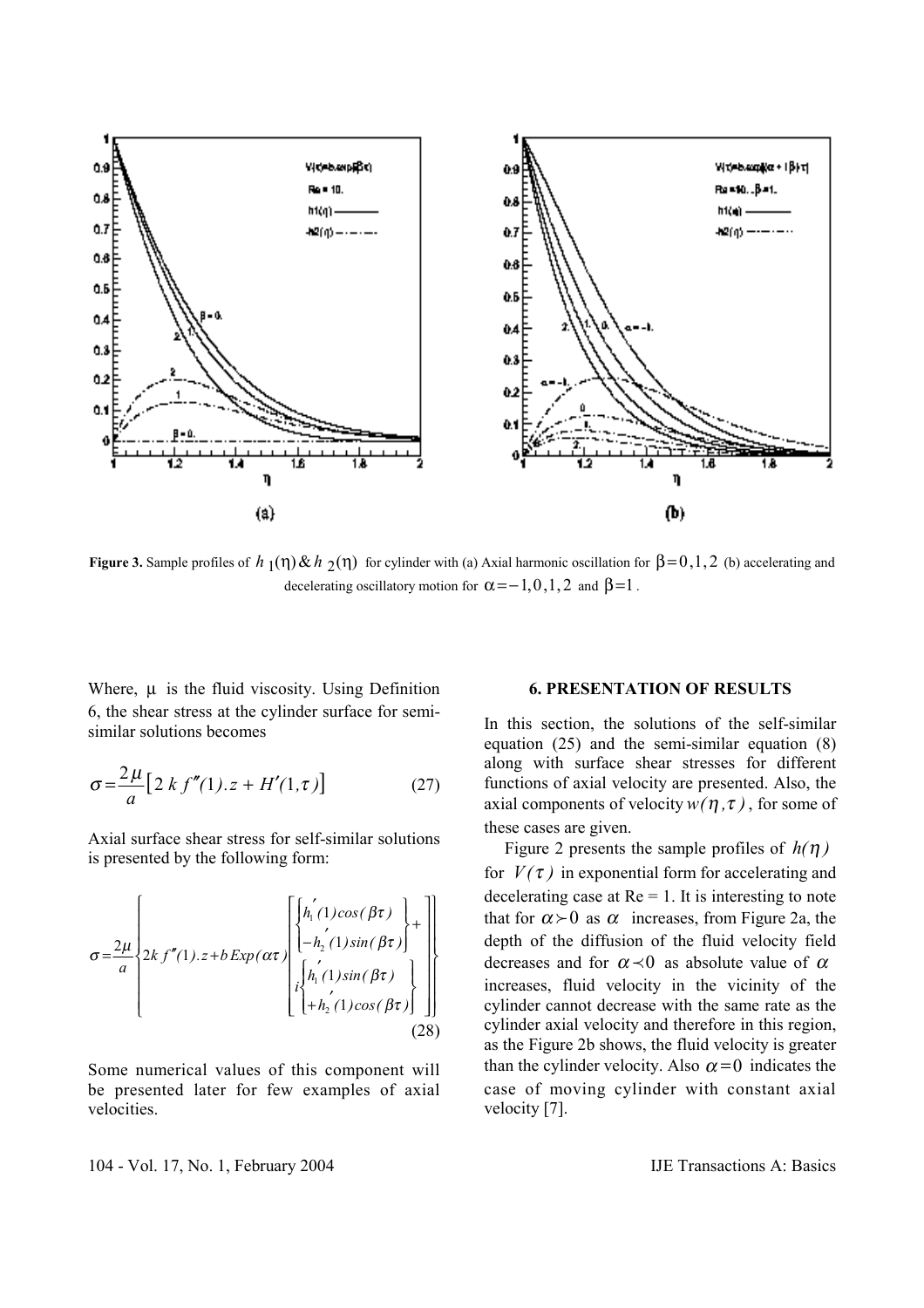

**Figure 4.** Real Part of Axial Shear Stress at  $z = 0$ . For cylinder with (a) Exponential Axial Velocity at  $Re = 1$ . (b) and (c) Harmonic Oscillation for  $\beta = 0,1,2$  at  $Re = 1, 10$ . (d) Accelerating and decelerating oscillatory motion for  $\alpha = -1, 0, 1, 2$  and  $\beta = 1$  at Re = 10.

Figure 3a exhibits the sample  $h(\eta)$  solution for pure harmonic motion of the cylinder at different frequencies at Reynolds 10. The case of  $\beta = 0$  is the same as in Reference 7 and clearly the imaginary part of  $h(\eta)$  is zero. Like the foregoing discussion, as β increases the depth of the diffusion of the fluid velocity field decreases.

Figure 3b presents the sample  $h(\eta)$  solution and real part of axial velocity of the cylinder at  $z = 0$  for exponentially oscillating cylinder for different  $\alpha$  and  $\beta$  for Re = 10. From this figure it is seen that as  $\alpha$  increases the depth of the diffusion of the fluid velocity decreases rapidly.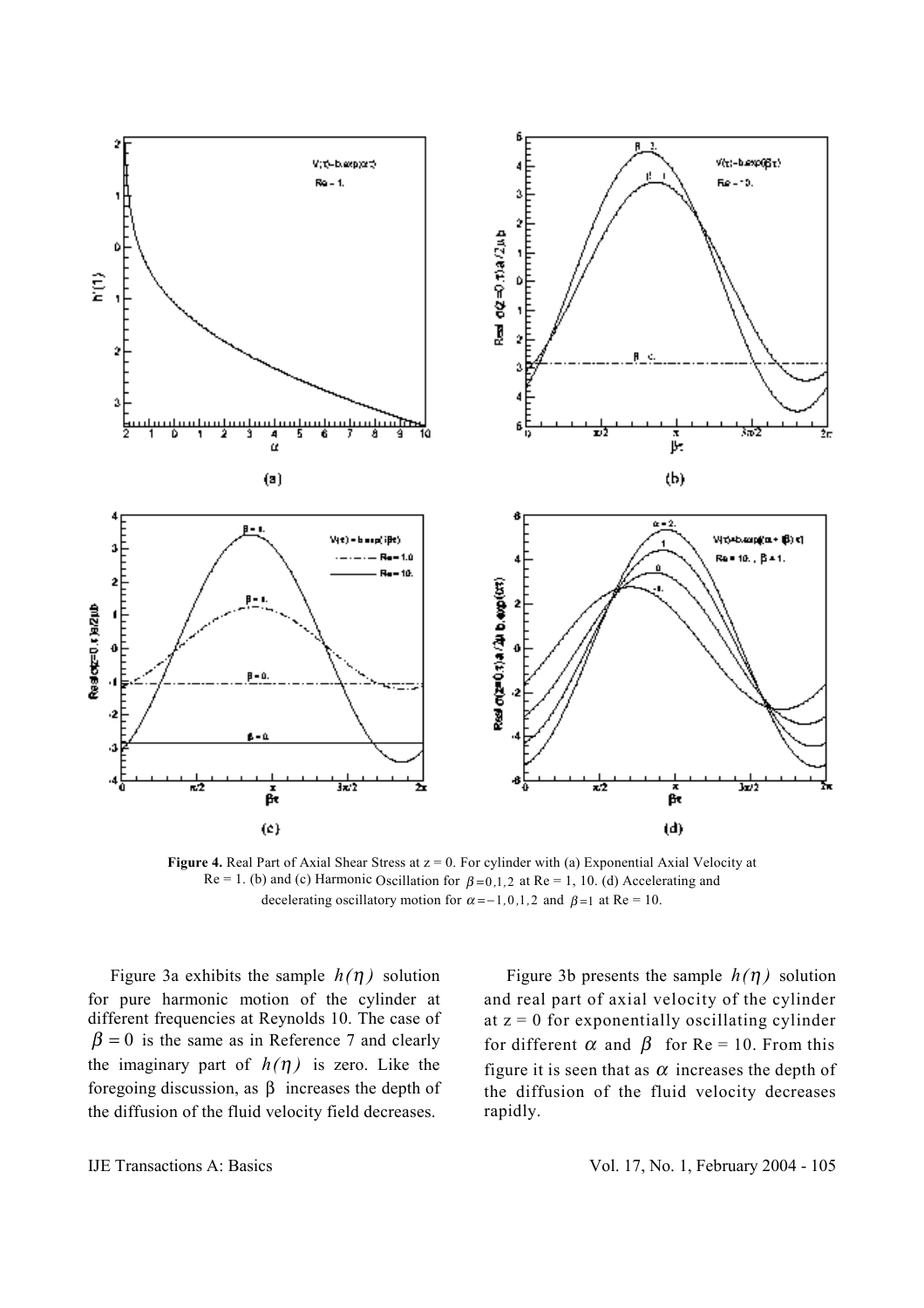

**Figure 5.** Sample profiles of,  $H(\eta, \tau)$  for different axial velocity functions; (a), (b) and (c) for step-functions, (d) for Limited linear function.

 Figure (4a) shows the axial shear stress on the surface of the cylinder for exponential axial velocity in terms of accelerating rate at Re=1. It is concluded from this figure that the slope of the curves decreases as  $\alpha$  increases, meaning that the sensitivity of shear stress with respect to variation of  $\alpha$  decreases as  $\alpha$  increases. It is

also interesting to note that for particular value of negative  $\alpha$  and Reynolds number, the value of shear stress is zero. This interesting result opens the way for an analysis of flows for which a cylinder moving with certain combination of Reynolds number and  $\alpha$  is axially stress free.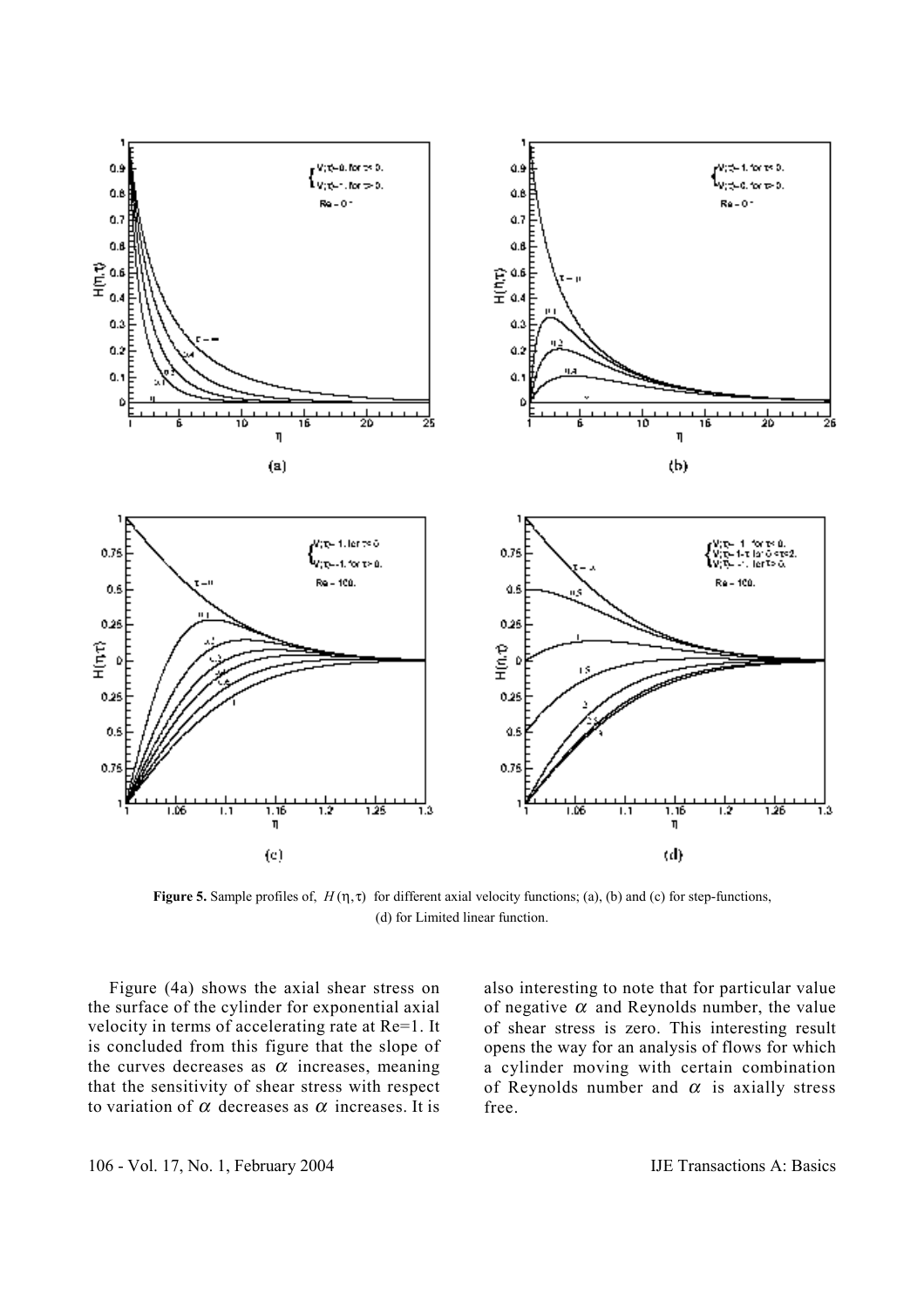

**Figure 6.** Sample Profiles of, *H (***η**, **τ**) for Different Axial Velocity Functions: (a) **τ** *f*, (b), **τ**<sup>2</sup> (c),  $\tau^{\frac{1}{2}}$  $\tau^2$  and (d)  $1+\tau$  $\frac{1}{\cdot}$ .

 Figure 4 presents the real part of axial shear stress at  $z = 0$  on the surface of the cylinder with pure harmonic and accelerating and decelerating oscillatory motion for  $Re = 10$ . This shear stress is for a complete period between 0 and  $2\pi$ . From Figure 4b as β increases the maximum of the absolute value of shear stress increases. Here,  $\beta = 0$  corresponds to the case of constant axial velocity, as in Reference 7. From Figure 4d, when the value of  $\alpha$  increases the maximum absolute value of axial shear stress increases. And  $\alpha = 0$ corresponds to the shear stress of the pure